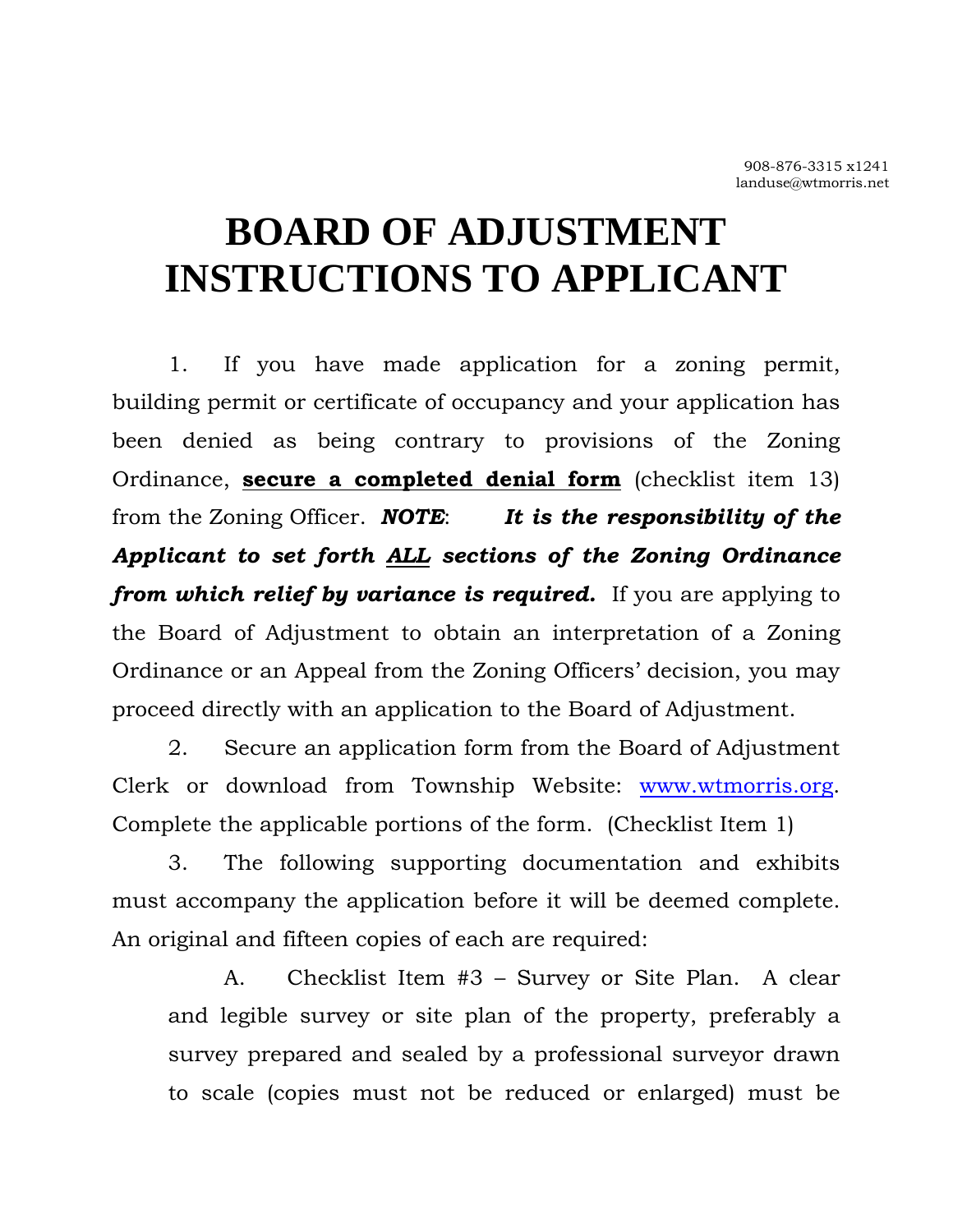submitted that illustrates the nature and extent of the relief being sought which must include the following:

- (1) Lot dimension and area; tax lot and block number
- (2) Location of existing structures and any proposed new construction, additions or changes, with dimensions and **distances to all lot lines**, other structures on the lot and if possible, to structures on adjoining properties.
- (3) *Front, side and rear yard setbacks for existing and proposed construction must be noted on the survey*. Please be accurate in your calculation of the proposed setbacks. If the Board approves your variance request, the variance will be for exactly what was asked for and no more. If you find at a later date that you needed a greater variance then requested, you will have to appear again before the Board with a new or amended application.
- (4) Dimensions of driveways and parking areas and construction materials used.
- (5) All rights of way or easements affecting the subject property.
- (6) Although not required, it is suggested that you include on the property survey or site plan or on a separate sheet a list of the required setbacks for the zone in which the applicants' property is located and the proposed setbacks being requested. See Schedule of Area, Yard and Building Requirements of the Washington Township Ordinances, which you may find on line through the Washington Township web site – www.wtmorris.org - click on "code book". A sample of a schedule is attached for your use.
- (7) It is also suggested that photographs of the Property and adjacent properties that may be impacted by the requested variances be submitted (either with the application, 16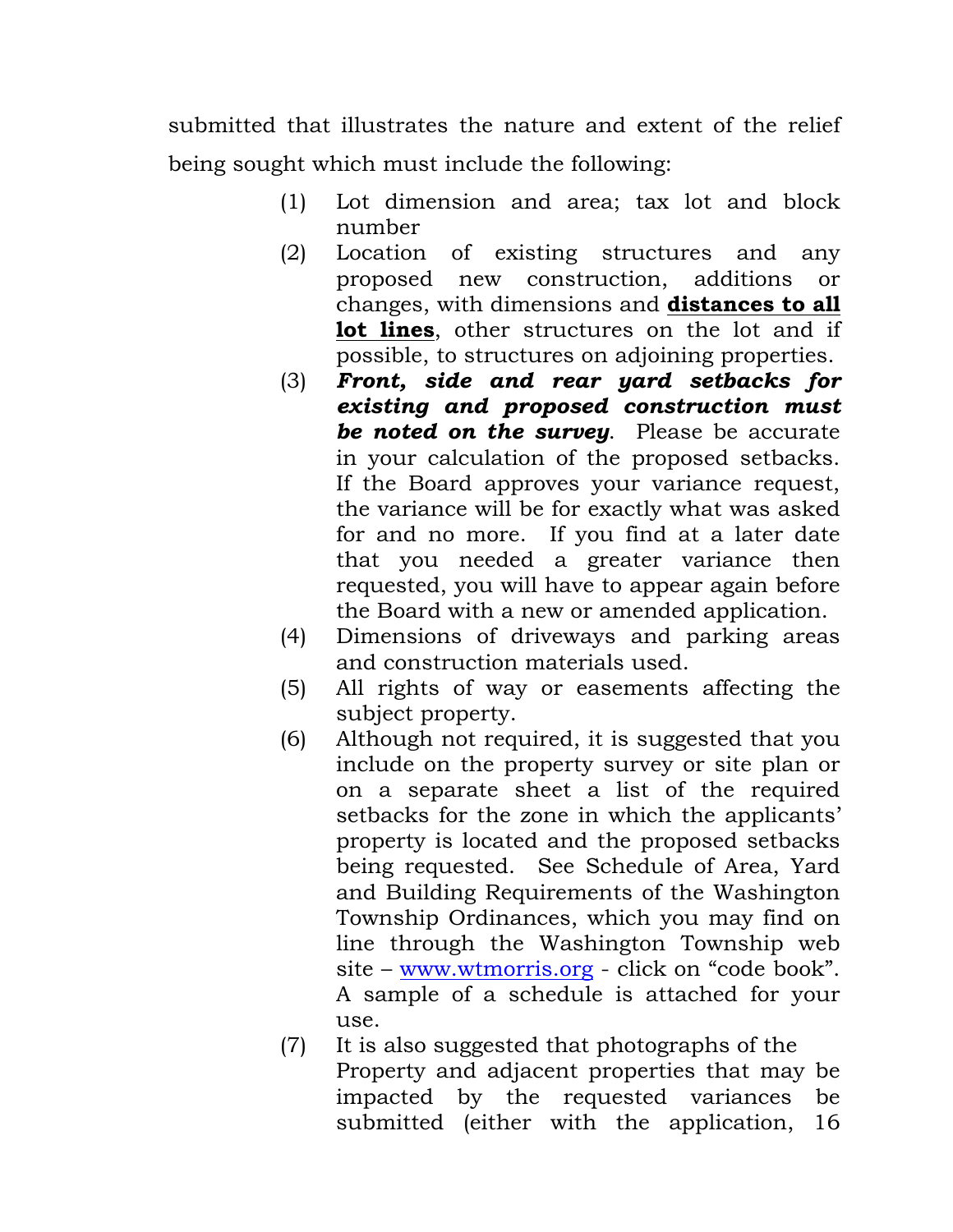copies, or as an exhibit at the time of the hearing.) *Please note that it is recommended that you submit an original sealed survey and sixteen copies of the property survey or site plan without the proposed changes and sixteen copies of the survey (does not need to be sealed) with the proposed changes and proposed setbacks*.

 B. Checklist Item #4 - Key Map. Please note that this information is contained in the municipal tax maps. A copy of the appropriate tax page can be obtained from the Board of Adjustment Clerk's Office or Township Engineer, Anderson and Denzler, 519 Ridgedale Avenue, East Hanover, NJ; telephone 973-887-2270 or printed from through the County web site www.morriscountyclerk.com (click on records).

C. Checklist Item #5 – Elevations. Clear and legible plans or similar renderings prepared by the applicant, his engineer, architect or builder, showing front, side and rear elevations of existing and proposed construction.

D. Checklist Item #6 – Factual and Legal Contentions. You must set forth specifically and in detail those facts and reasons which you contend justify the requested relief under the standards set forth in the Township's Land Use Ordinances (Section 217-110 and 111-24) and under the Municipal Land Use Law (NJSA 40:555D-70)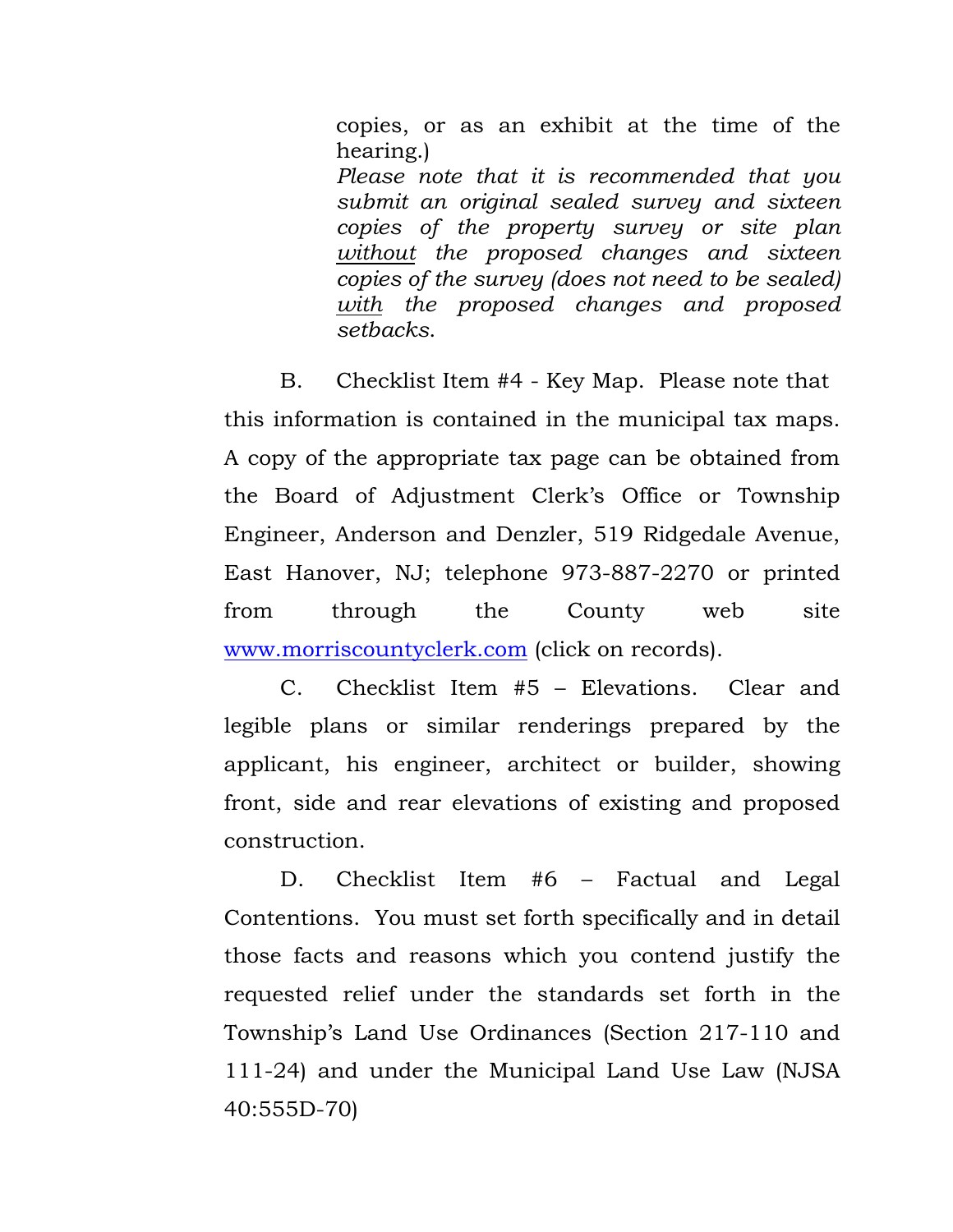E. Checklist Item #7 – Fees and Escrows. A fee and deposit, in accordance with the fee and deposit schedule of the Board of Adjustment as established by ordinance, payable to the Township of Washington, must accompany the application before it will be considered by the Board.

F. Checklist Item # 8 -Disclosure of Ownership of 10% or more or interest in Corporations and/or partnerships must be submitted with the application

G. Checklist Item #9 – Payment of Property Taxes. Every application must also be accompanied by proof that no municipal taxes or assessments for local improvements are due or delinquent on the property(s) that are the subject of the application. This statement can be obtained from the municipal Tax Collector located at 43 Schooley's Mountain Road, Long Valley; telephone 908-876-3845 (space for this statement is provided on page two of the application).

H. Checklist Item #10 – Owners Authorization. If you are other than the record owner of the subject property, the owner must sign the authorization portion of the application or submit a letter of authorization.

I. Checklist Item #11 – Subdivision, Site Plan or Conditional Use. If the application involves a subdivision, site plan or a conditional use, you must also complete the Planning Board application forms and submit the applicable fees.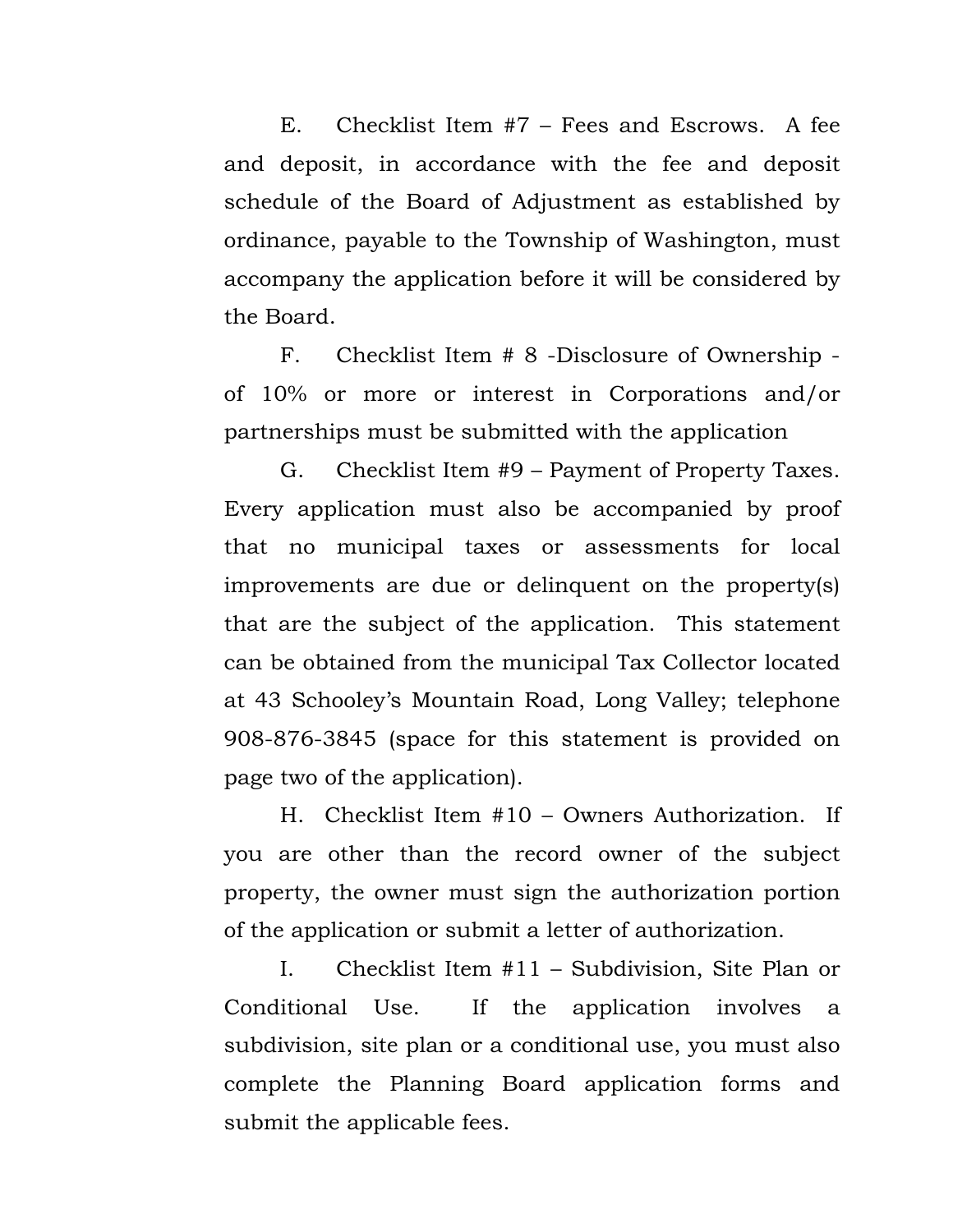J. Checklist Item #12 – Steep Slope Variance. If application is for a steep slope variance a grading plan must be submitted in accordance with Township Ordinances 175-27 and 217-38.

K. Checklist Item #13 – Zoning Officer Denial – Submission of the signed Original Denial Form.

L. Checklist Items #14 & #15 - Washington Township Highlands Information Questionnaire. Submission of one copy of the completed and signed questionnaire and, if applicable, the NJDEP exemption, waiver or approval letter.

4. File the completed application package with the Board of Adjustment Clerk. The Clerk will review the application for completeness and will notify you by letter of any incomplete items and of the next available Board of Adjustment hearing date. An original and fifteen copies of the application and necessary attachments (Checklist items #1 thru #15) are required. All documents should be attached to the completed application form and collated and submitted in sixteen sets (checklist items 1-6 and 11-12; checklist item 9 and 10 are on the application form if separate documents are submitted in lieu of the signature on the application form, please submit only the original document; Checklist Items 8 and 13-15 require only the submission of the original document).

5. Once you have received a hearing date from the Board of Adjustment Clerk, you must publish in the official newspaper (The Daily Record 973-428-6200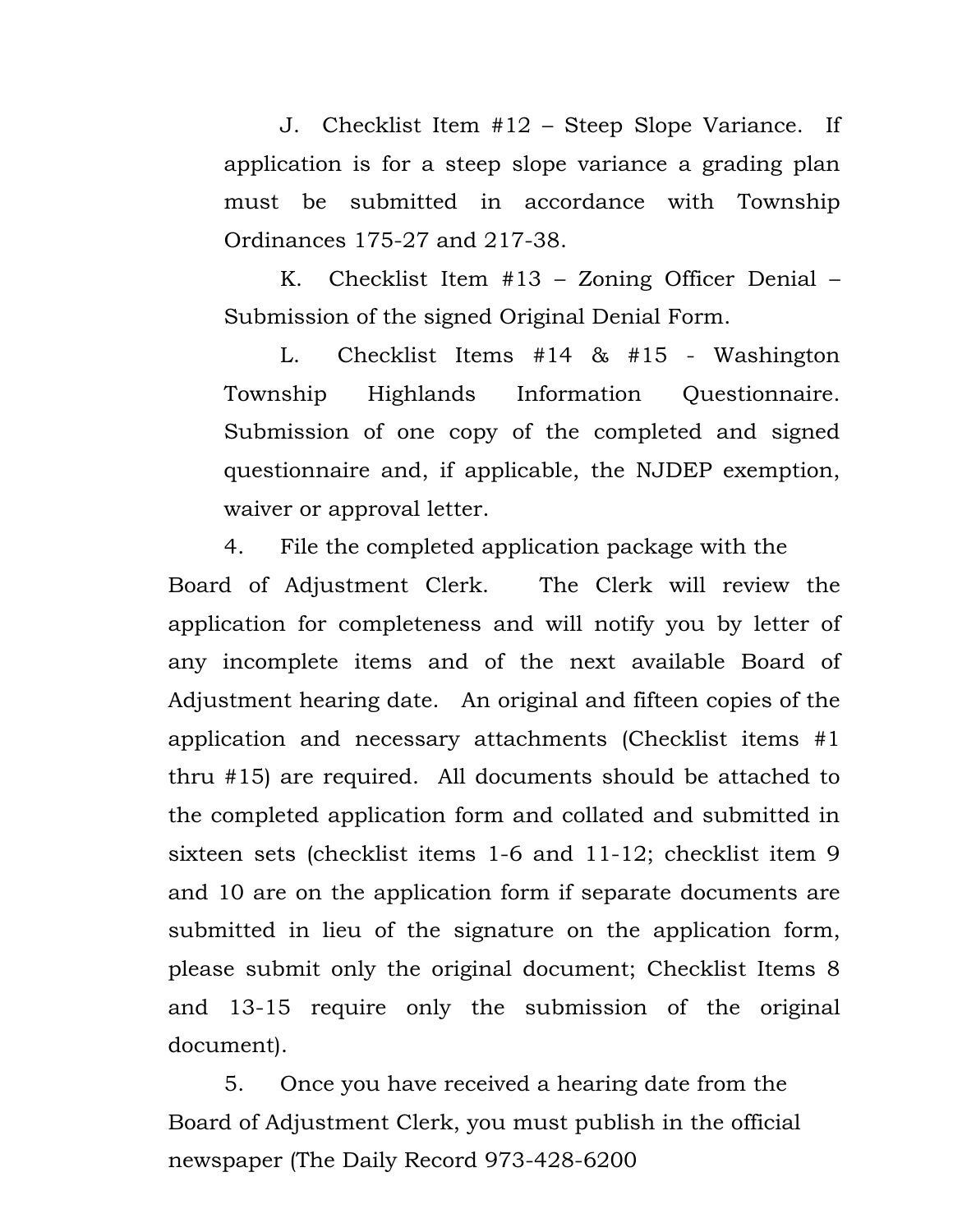drlegals@gannettnj.com the hearing and notify property owners within 200 feet of any boundary of the applicants' property by certified mail or personal service**. YOU MUST PUBLISH AND SERVE THE REQUIRED NOTICE** *AT LEAST* **TEN (10) DAYS PRIOR TO THE SCHEDULED HEARING DATE. FAILURE TO COMPLY WITH THIS REQUIREMENT WILL PRECLUDE THE BOARD FROM HEARING YOUR APPLICATION.** 

> A. Certified lists of the names and addresses of adjoining owners to whom the Applicant is required to give notice are available from the Township Tax Assessor, 43 Schooley's Mountain Road, Long Valley; telephone 908-876-9132, upon payment of a \$10.00 fee. Please allow at least five business days for preparation of the list. The Applicant shall be entitled to rely on the information contained in the list and failure to give notice to any owner not on the list shall not invalidate the proceeding.

> B. A sample form for notice of hearing publication is attached for your reference. Notice and publication requirements are attached to the sample notice form and are also detailed in the Zoning Ordinance, Section 217-116.

6. Upon publication and service of notice, the Applicant must complete *and have notarized* the attached Affidavit of Service, which must be filed with the Board Clerk along with the certified list of property owners, at least 5 days prior to the